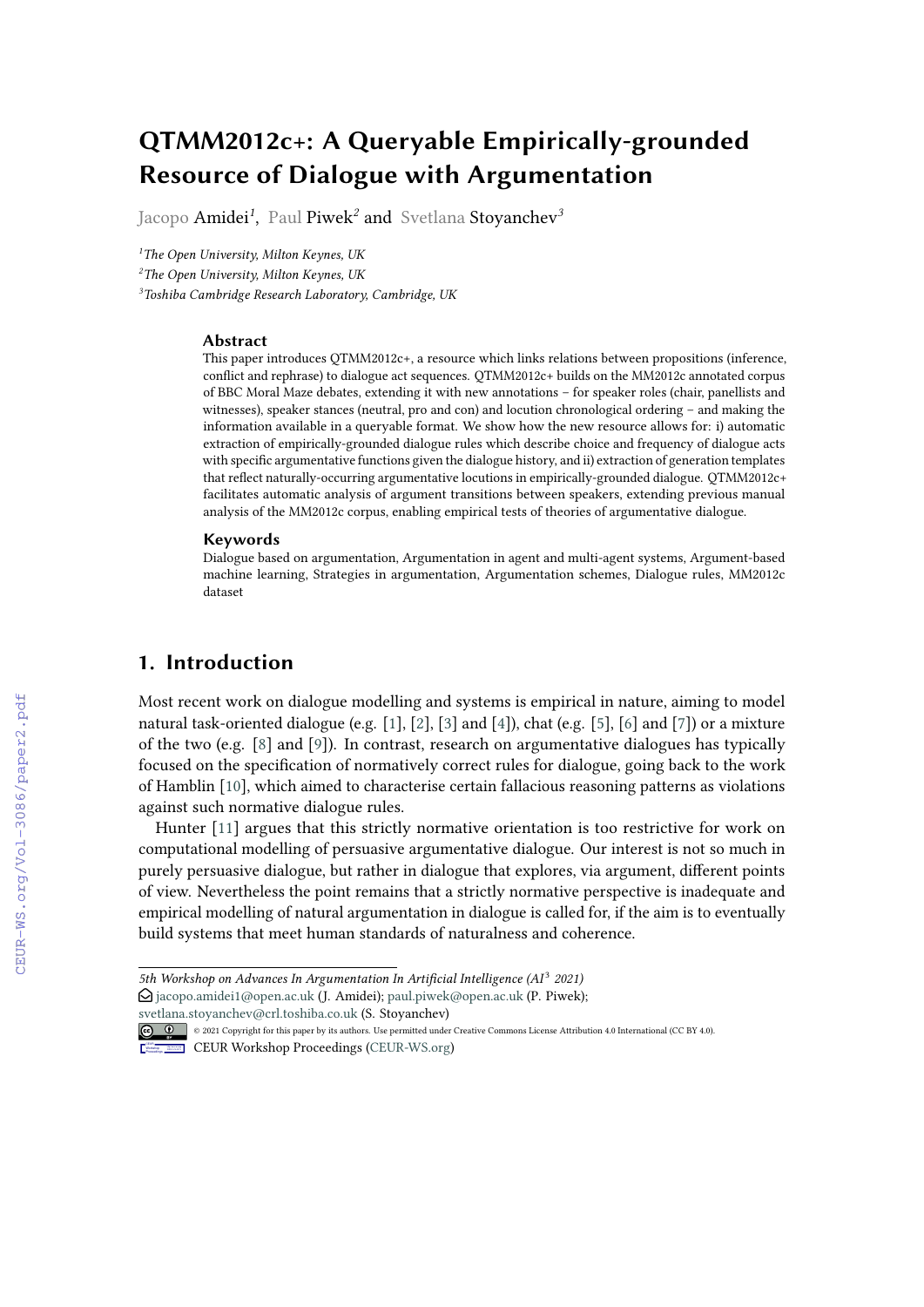A key challenge for this strand of work is to uncover how relations between propositions (e.g. inference, conflict and rephrase) can be translated into moves in argumentative dialogue. In this paper, we introduce QTMM2012c+, a resource that describes such translations based on a real argumentative conversation.

After an introduction and a first analysis of QTMM2012c+ (Section [3](#page-1-0) and Section [4\)](#page-4-0), we will present a description of two use cases scenario (Section [5\)](#page-6-0). The examples will shows that QTMM2012c+ can be used to define argumentation strategies or as a training resource for multi-agent dialogue systems (for example statistical systems).

## **2. Related Work**

Our work is based on the Moral Maze (MM2012) dataset [\[12,](#page-11-0) [13,](#page-11-1) [14\]](#page-11-2). This dataset has been used to define rule-based models for: i) automatic extraction of argument from dialogues [\[15,](#page-11-3) [16\]](#page-11-4), and ii) automatic detection of discourse units and illocutionary structure from dialogues [\[17,](#page-11-5) [18\]](#page-11-6). QTMM2012c+, which specifically extends MM2012c, is in the form of a Queryable Table (hence the QT prefix) and has been enhanced with new annotations (indicated with the + post-fix).

Yaskorska-Shah [\[19\]](#page-11-7) uses the Moral Maze dataset to define transition schemes that map propositional relations to dialogue acts, which in turn can be used to formulate dialogue rules. As a use case, we show how QTMM2012c+ allows us to automatically extract dialogue rules. As we will show in Section [5.1,](#page-6-1) our work extends that of Yaskorska-Shah in terms of (1) method (by using automatic rather than manual harvesting of schemes), (2) scale (significantly more data covered) and (3) content (we introduce new annotations that allow us to ground our schemes in dialogue speaker roles and speaker stances).

Stoyanchev and Piwek [\[20\]](#page-11-8) developed a mapping between text segments and dialogue acts on a smaller corpus of human-authored dialogue, however they focused on discourse rather than propositional relations in text.

### <span id="page-1-0"></span>**3. The argumentation dataset**

For an in-depth description (including reliability study and dataset statistics) of the MM2012c dataset, which our work builds on, see [\[14\]](#page-11-2).

MM2012c is composed of five episodes, all from 2012, of the Moral Maze BBC Radio 4 show. The Moral Maze format involves a chair/moderator, four panellists and four witnesses. They discuss the moral implications of current topics. In the discussion, two panellists and two witnesses take a position in favour of the topic under discussion and the others take positions against it. An episode proceeds in 'rounds' where two of the panellists interrogate a witness (whose opinion is opposite to that of the panellists).

The MM2012c dataset is annotated following the Inference Anchoring Theory (IAT) [\[21\]](#page-11-9). An example of an annotated fragment of dialogue is shown in Figure [1.](#page-2-0) On the right-hand side, we can see two *locutions*, 'MT : Don't you think there's a streak that says, it was a pretty balanced account, there's nothing wrong with colonialism.' (with speaker MT) and 'AM : I don't think people do think that' (with speaker AM). They are linked by a *transition* box, which signifies that the second locution is a reply or response to its predecessor.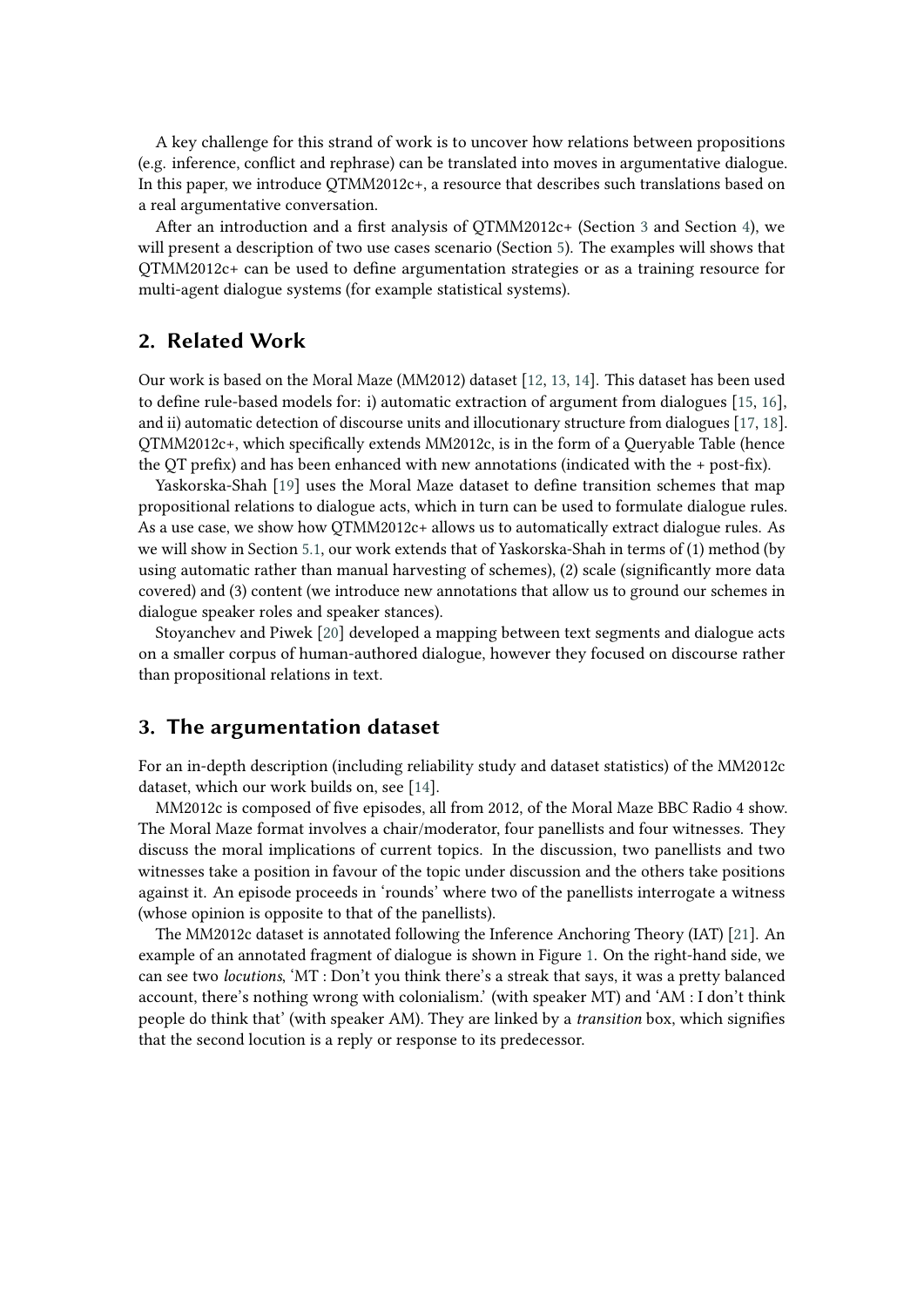<span id="page-2-0"></span>

Figure 1: Example from Moral Maze British Empire, Map 6101 ([http://ova.arg-tech.org/analyse.php?url=](http://ova.arg-tech.org/analyse.php?url=local&plus=true&aifdb=6101&akey=d06e4fa24e372e444586295ad192b085) [local&plus=true&aifdb=6101&akey=d06e4fa24e372e444586295ad192b085](http://ova.arg-tech.org/analyse.php?url=local&plus=true&aifdb=6101&akey=d06e4fa24e372e444586295ad192b085)). IC refer to the Illocutionary connections associated to locutions and ICTA refer to the Illocutionary connections associated with the transitions.

Each locution is anchored to a *proposition* (shown in the two left-most blue boxes) via an *Illocutionary connection* (IC) (in the middle yellow boxes). These represent the propositional content and Illocutionary force from Speech Act theory  $[22]$ .<sup>[1](#page-2-1)</sup> In this case, the first locution's Illocutionary connection is 'Assertive Questioning' and the second 'Asserting'. Annotators were instructed to express the propositions as complete declarative sentences, removing ellipsis and reconstructing anaphoric references.

Finally, each transition between locutions is anchored, via an Illocutionary connection, to a *Propositional relation*. In this paper we refer to the Illocutionary connections associated with the transitions as *ICTA*. In this instance, Transition is anchored via the 'Disagreeing' Illocutionary connection to the Conflict Propositional relation. Apart from the *Conflict* relation between propositions, IAT singles out *Inference* (when one proposition is used to provide a reason to accept the other) and *Rephrase* (when one proposition is more or less a paraphrase of the other).<sup>[2](#page-2-2)</sup>

This illustrates how IAT captures: 1) dialogue internal relations (via Transitions), 2) relations between the propositions expressed in the dialogue (via Propositional relations) and 3) the links between the two (i.e. between dialogue and propositions) via Illocutionary connections.

#### **3.1. From MM2012c to QTMM2012c+: data cleaning and augmentation**

The QTMM2012c+ Queryable Table<sup>[3](#page-2-3)</sup> was constructed from the MM2012c dataset in two steps, during which all 1747 Transitions in MM2012c were processed.

(**1**) We started with a semi-automatic step. We developed an algorithm that extracted the transitions one map at a time following the dialogue flow (note that MM2012c is divided into maps which each covering part of the dialogue in an episode). We then manually checked

<span id="page-2-1"></span> $1$ <sup>1</sup>The illocutionary force expresses the speaker's intention in producing an utterance.

<span id="page-2-3"></span><span id="page-2-2"></span> ${}^{2}$ IAT has further subdivisions of these, but we ignore them for the purpose of this paper.

<sup>3</sup>QTMM2012c+ can be downloaded from [https://github.com/jacopoamidei/](https://github.com/jacopoamidei/Supplementary-material-A-Queryable-Empirically-grounded-Resource-of-Dialogue-with-Argumentation) [Supplementary-material-A-Queryable-Empirically-grounded-Resource-of-Dialogue-with-Argumentation.](https://github.com/jacopoamidei/Supplementary-material-A-Queryable-Empirically-grounded-Resource-of-Dialogue-with-Argumentation)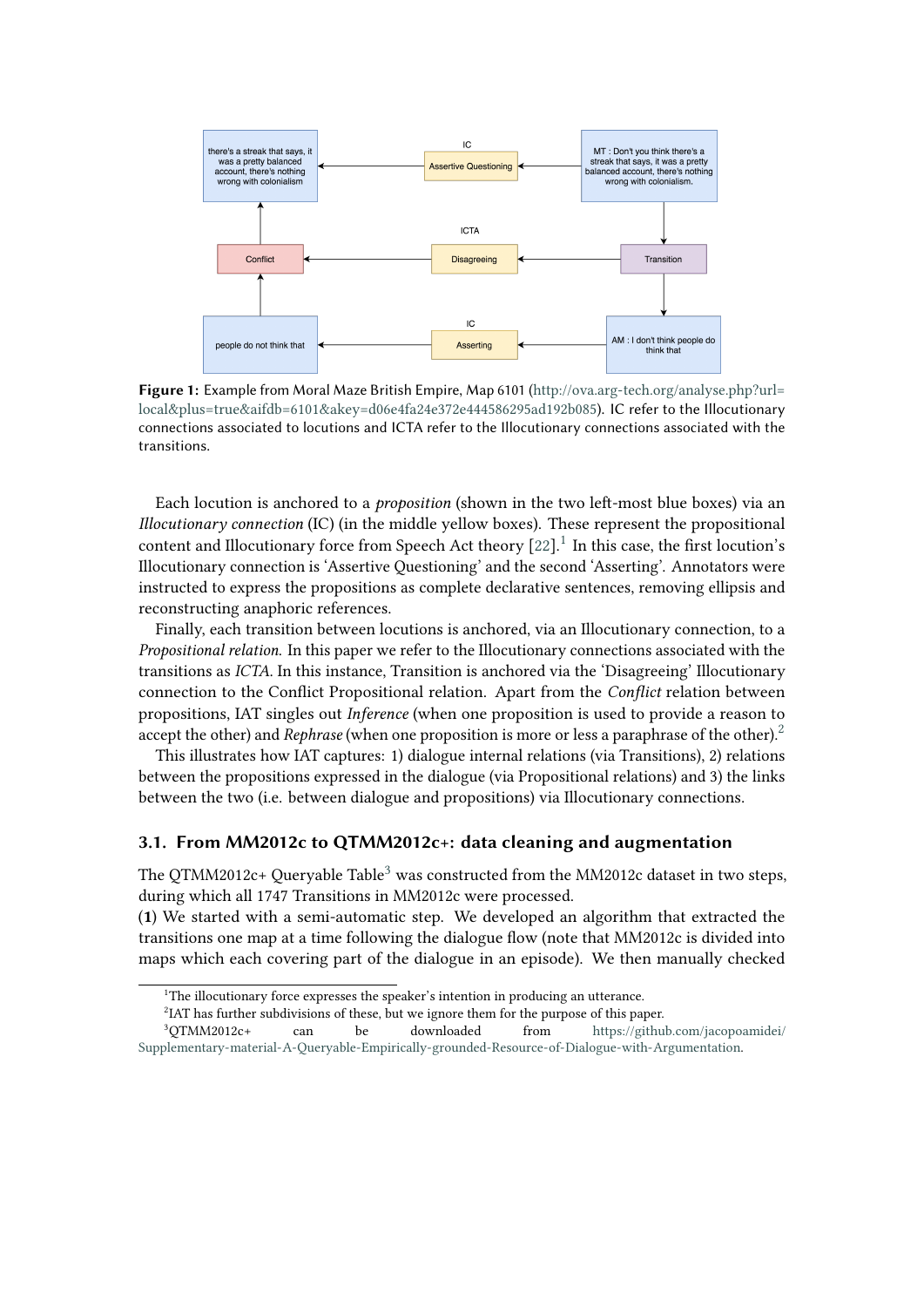the correctness of the transitions the algorithm extracted against the original data and where needed corrected any errors introduced by the algorithm.

(**2**) In the second step we enriched the MM2012c with new/implicit information. (**2a**) Following Yaskorska-Shah [\[19\]](#page-11-7), we enriched the MM2012c data set by adding *"Yes"* or *"No"* for those locutions not linked to any proposition and which disagreed or agreed with other locutions in the same transition. More precisely, in the MM2012c dataset, locutions that express disagreement or agreement elliptically (e.g., with locutions such as "That's true", "Yes", "I disagree", etc.) are not linked to propositional content. They are only indirectly linked to the proposition they respond to. To make these easier to process (without changing the actual information), we link them to "Yes" or "No". For example, Figure [2](#page-3-0) shows a case where the second locution has been associated

<span id="page-3-0"></span>

**Figure 2:** Example from Moral Maze Morality of Money, Map 6155 ([http://ova.arg-tech.org/analyse.](http://ova.arg-tech.org/analyse.php?url=local&plus=true&aifdb=6155&akey=85209ec3fc0c83a0b637400bd1879fd7) [php?url=local&plus=true&aifdb=6155&akey=85209ec3fc0c83a0b637400bd1879fd7](http://ova.arg-tech.org/analyse.php?url=local&plus=true&aifdb=6155&akey=85209ec3fc0c83a0b637400bd1879fd7)). The dashed box and the dashed arrow are added in QTMM2012c+.

<span id="page-3-1"></span>with the IC "Yes" (dotted lines signal our addition to the original representation). Similarly,



**Figure 3:** Example from Moral Maze British Empire, Map 6070 ([http://ova.arg-tech.org/analyse.php?url=](http://ova.arg-tech.org/analyse.php?url=local&plus=true&aifdb=6070&akey=555352c8b250dfa1f6c57ba63d800869) [local&plus=true&aifdb=6070&akey=555352c8b250dfa1f6c57ba63d800869](http://ova.arg-tech.org/analyse.php?url=local&plus=true&aifdb=6070&akey=555352c8b250dfa1f6c57ba63d800869)). The dashed arrow is added in QTMM2012c+.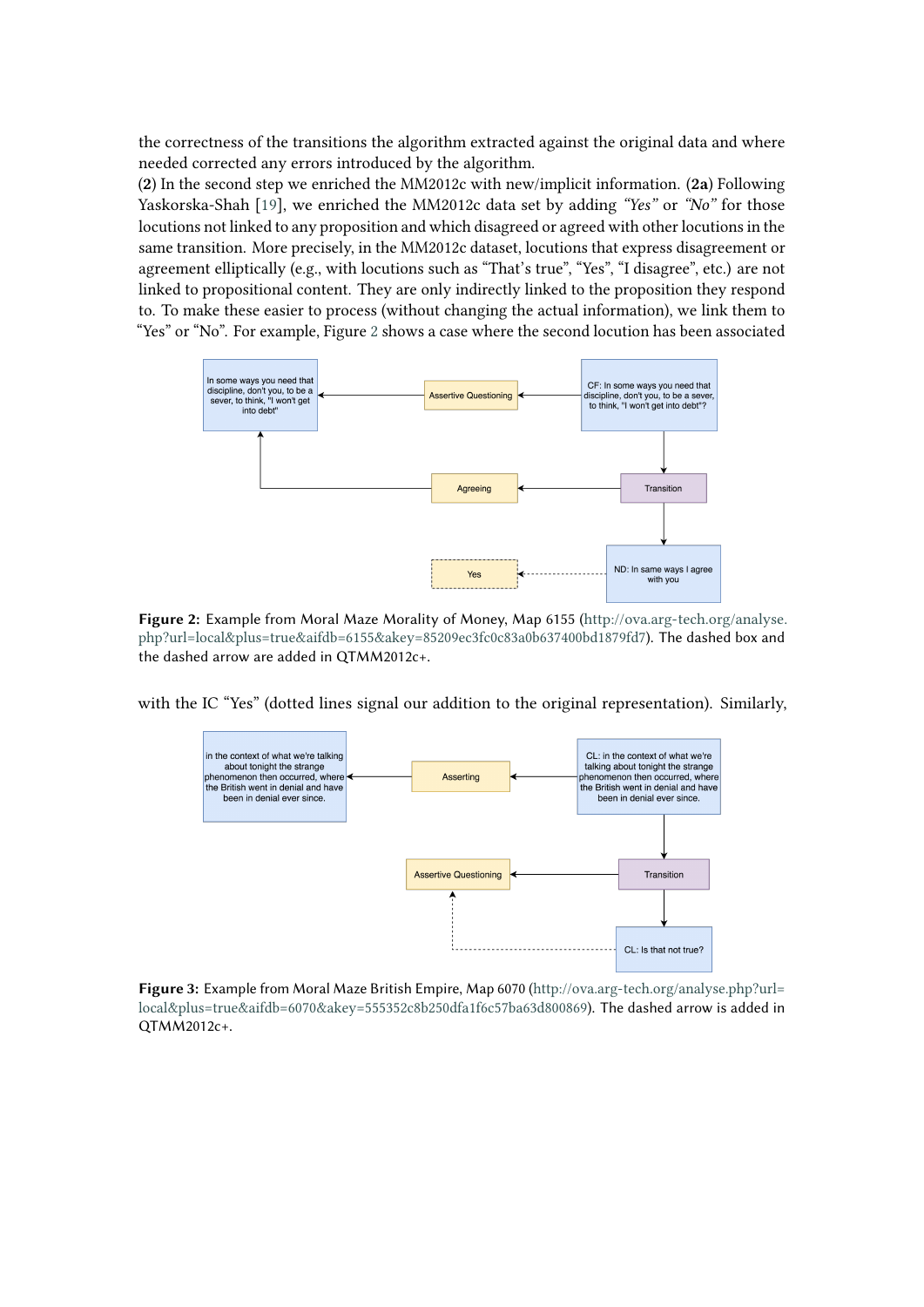for cases such as the one in Figure [3,](#page-3-1) the locution which is not linked to any proposition ('CL: Is that not true?'), has been linked to the illocutionary connection of its Transition. $^4$  $^4$  (**2b**) We labelled the Chair as *Neutral* and the non-chair speakers as either *Pro* or *Con*, depending on whether they were for or against the main claim under discussion. The three authors of this paper independently annotated for *Pro/Con* and agreed 100% except for the episode on Banking System which had more than one claim under discussion. For this episode two claims can be identified: A) We need more rules to make the banks trustworthy and B) The banks' behaviour is immoral. After discussing which of the claims to designate as the main claim, resulting in selection of Claim A, we reached perfect agreement on *Pro/Con*. (**2c**) MM2012c only has a partial record of the order in which locutions occurred; we used the Moral Maze Transcripts [\[23\]](#page-11-11) for associating with each locution a number (ID dialogue flow) representing its dialogue position. (2**d**) Using Moral Maze episode descriptions<sup>[5](#page-4-2)</sup>, we labelled each speaker with one of the following roles: Chair, Panellist or Witness.

## <span id="page-4-0"></span>**4. Description and analysis of QTMM2012c+**

Figure [4](#page-4-3) shows the first three rows of OTMM2012c+.<sup>[6](#page-4-4)</sup> The *ID* column stores a unique ID for each transition. The *ID map* column stores the ID of the map from which the transition comes. Similarly, the *Dataset* column stores the episode name from which a transition came. The *Reported Speech* column records the presence of reported speech in the transition (0 no reported speech; 1 for reported speech).<sup>[7](#page-4-5)</sup> The *Speakers* column stores two values: Different and Same, which means that the locutions in the transition were uttered by different (same) speakers.<sup>[8](#page-4-6)</sup> The *Degree* column stores the number of locutions involved in the transition. The *ICTA* column stores the Illocutionary connections associated with the transition. The *PropRel* column stores the propositional relations associated with the transition.

<span id="page-4-3"></span>

|   | ID | ID<br>map | <b>Dataset</b>           | Reported<br>Speech | Speakers Degree |   | <b>ICTA</b> | PropRel   | L1                                                           | $L1IC$               |          | NOT<br><b>PL2Reported</b><br>Speech | <b>NOT</b><br>P <sub>1</sub> | Out<br>of<br>TA | To<br><b>PL1Reported</b><br>Speech | To<br><b>PL2Reported</b><br>Speech |
|---|----|-----------|--------------------------|--------------------|-----------------|---|-------------|-----------|--------------------------------------------------------------|----------------------|----------|-------------------------------------|------------------------------|-----------------|------------------------------------|------------------------------------|
| 0 | 1  | 6062      | <b>British</b><br>Empire | 0                  | Different       |   | 2 Asserting | N_A       | MB:<br>From your<br>point of<br>view, even<br>if this<br>hea | Pure<br>Questioning  | 1.11     | $\circ$                             | 0                            | $\circ$         | $\circ$                            | $\circ$                            |
|   |    | 2 6062    | British<br>Empire        | 0                  | Same            | 2 | Arguing     | Inference | ES: Most<br>definitely                                       | Yes                  | $\cdots$ | 0                                   | 0                            |                 | $\circ$                            | $\circ$                            |
| 2 |    | 3 6062    | <b>British</b><br>Empire | 0                  | Same            | 3 | Arguing     | Inference | ES: In<br>fact.<br>some of<br>us would<br>argue the<br>case  | Popular<br>Conceding |          | 0                                   | 0                            | 0               | $\mathbf 0$                        | $\mathbf 0$                        |

**Figure 4:** The first three columns of the QTMM2012c+ Queryable Table. Some columns start with 'NOT' for cases where a locution's proposition contains a negation

<span id="page-4-6"></span><span id="page-4-5"></span><sup>7</sup>Reported Speech is equivalent to the Attribution discourse relation in Rhetorical Structure Theory (RST) [\[24\]](#page-11-12). <sup>8</sup>All transitions involve either one (Same) or two (Different) speakers.

<span id="page-4-1"></span><sup>4</sup>Note that we did not remove the illocutionary connection linked to the transition itself. We just add that connection also to the locution. Thus, there is no loss of information.

<span id="page-4-2"></span><sup>5</sup> See [https://www.bbc.co.uk/programmes/b006qk11/episodes/player.](https://www.bbc.co.uk/programmes/b006qk11/episodes/player)

<span id="page-4-4"></span><sup>6</sup>The columns name are listed in Appendix [B.](#page-13-0)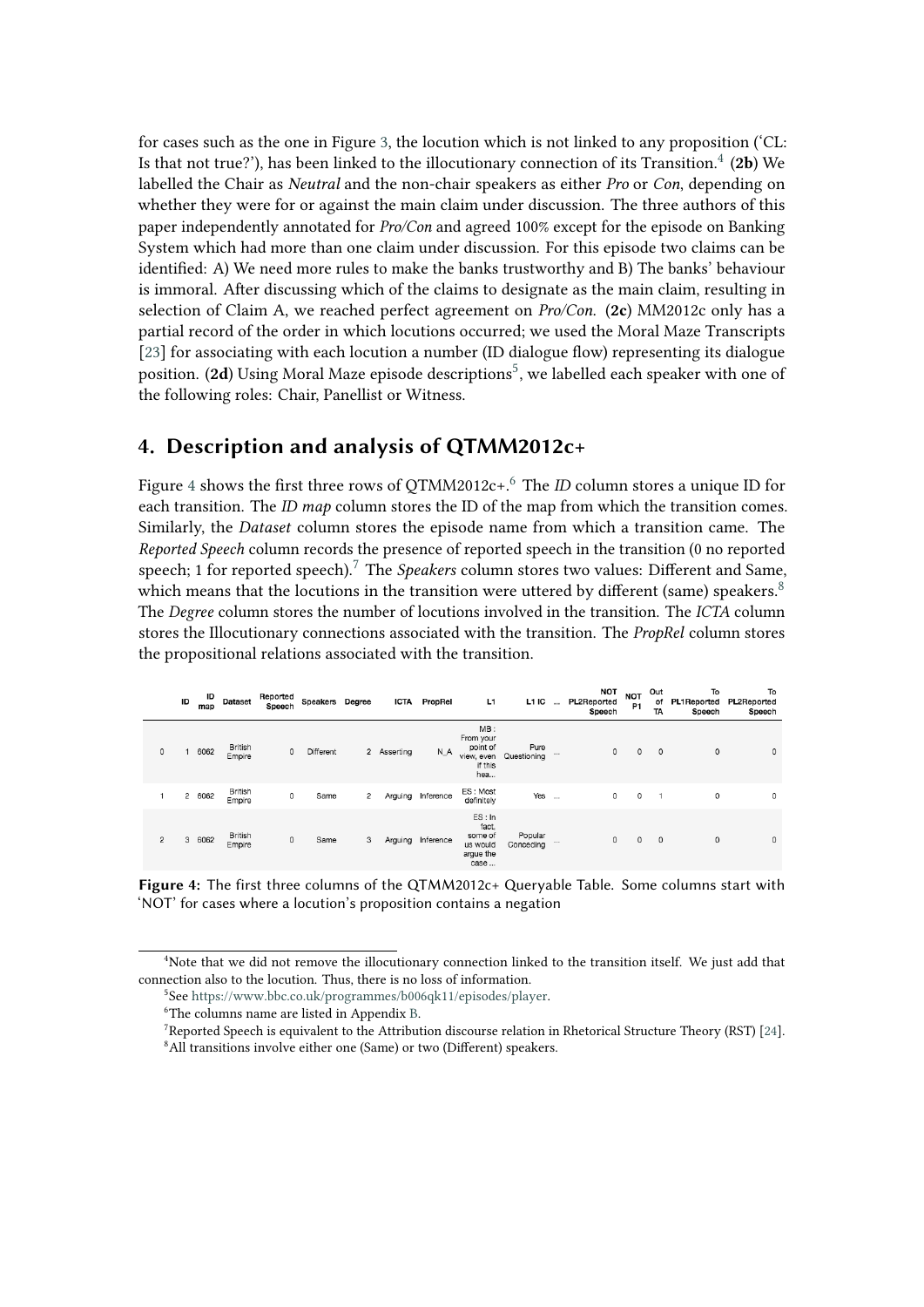The columns *Li* (for  $1 \le i \le 7$ ) store up to 7 locutions from the transition (unused columns are populated with *\_*). For each locution *Li*, QTMM2012c+ has a column about the locution IC (*Li IC*), the role of the speaker that uttered that locution (*Li Role*) – the possible values are: Chair, Witness, Panellist –, the stance of the speaker that uttered that locution (*Li Stance*) – the possible values are: Neutral, Pro, Con –, the order in which the locutions were uttered in the dialogue (*Li ID dialogue flow*) and the unique ID associated with that locution (*Li ID*).

The columns *LiReported Speech* (for  $1 \le i \le 4$ ) store the reported speech used in the transition. If reported speech is not used in the transition, the column value is 0. For each reported speech *LiReported Speech*, QTMM2012c+ has a column about the reported speech IC (*LiReported Speech IC*), the role of the speaker that uttered that reported speech (*LiReported Speech Role*) – the possible values are: Chair, Witness, Panellist –, the stance of the speaker who uttered that reported speech (*LiReported Speech Stance*) – the possible values are: Neutral, Pro, Con –, and the unique ID associate to that reported speech (*LiReported Speech ID*).

The columns *Pi* (for  $1 \le i \le 7$ ) store the propositions used in the transition. If a proposition is not used in the transition the column value is 0. For each proposition *Pi*, QTMM2012c+ has a column with a unique ID for that proposition (*Li ID)*.

The columns *PLiReported Speech* (for  $1 \le i \le 4$ ) store the proposition of the reported speech used in the transition. If a proposition of the reported speech is not used in the transition the column value is 0. For each reported speech *PLiReported Speech* QTMM2012c+ has a column for the unique ID associated with the proposition of the reported speech (*PLiReported Speech ID*).

The columns from *"L1Reported Speech to L2Reported Speech"* to *"TA is nonanchoring"* store information about the argument flow in the dataset. The argument flow describes the direction of the argumentation. For example the argument flow of Figure [1](#page-2-0) goes from proposition 2 ('people do not think that') to proposition 1 ('there's a streak that says, it was a pretty balanced account, there's nothing wrong with colonialism'). In this case, QTMM2012c+ associates the value 1 with the column *P2 to P1* and the value 0 to all the columns representing alternative argument flows.

The value *N* A means the information required for the column is not applicable to the transition. For example, in a transition of degree 2, all the columns *Li* (for  $3 \le i \le 7$ ) get the value  $N$   $A$ .

#### **4.1. QTMM2012c+ Analysis**

*Inference* is the most used propositional relation in QTMM2012c+. It is used in 49% of transitions. *Conflict* is used in 12% of transitions, and *Rephrase* is used in 9% of transitions. In the remaining transitions (30%), the propositional relation is missing (see for example Figure [5\)](#page-8-0). *Arguing* is the ICTA most frequently associated with *Inference* (99%), *Disagreeing* is the only ICTA associated with *Conflict*, and *Rephrase* is mostly associated with the ICTA *Default Illocuting* (95%). When a transition has no propositional relation, in the majority of the cases, the transition is not annotated with any illocutionary connection (74%). In some cases, the illocutionary connection of the transition is directly linked to a proposition (rather than via a propositional relation).<sup>[9](#page-5-0)</sup> When this happens, 80% of the time the ICTA used is *Agreeing*. For more detail, see Appendix [A](#page-12-0) Table [1.](#page-12-1)

<span id="page-5-0"></span><sup>&</sup>lt;sup>9</sup>Figure [3](#page-3-1) is an example of these cases.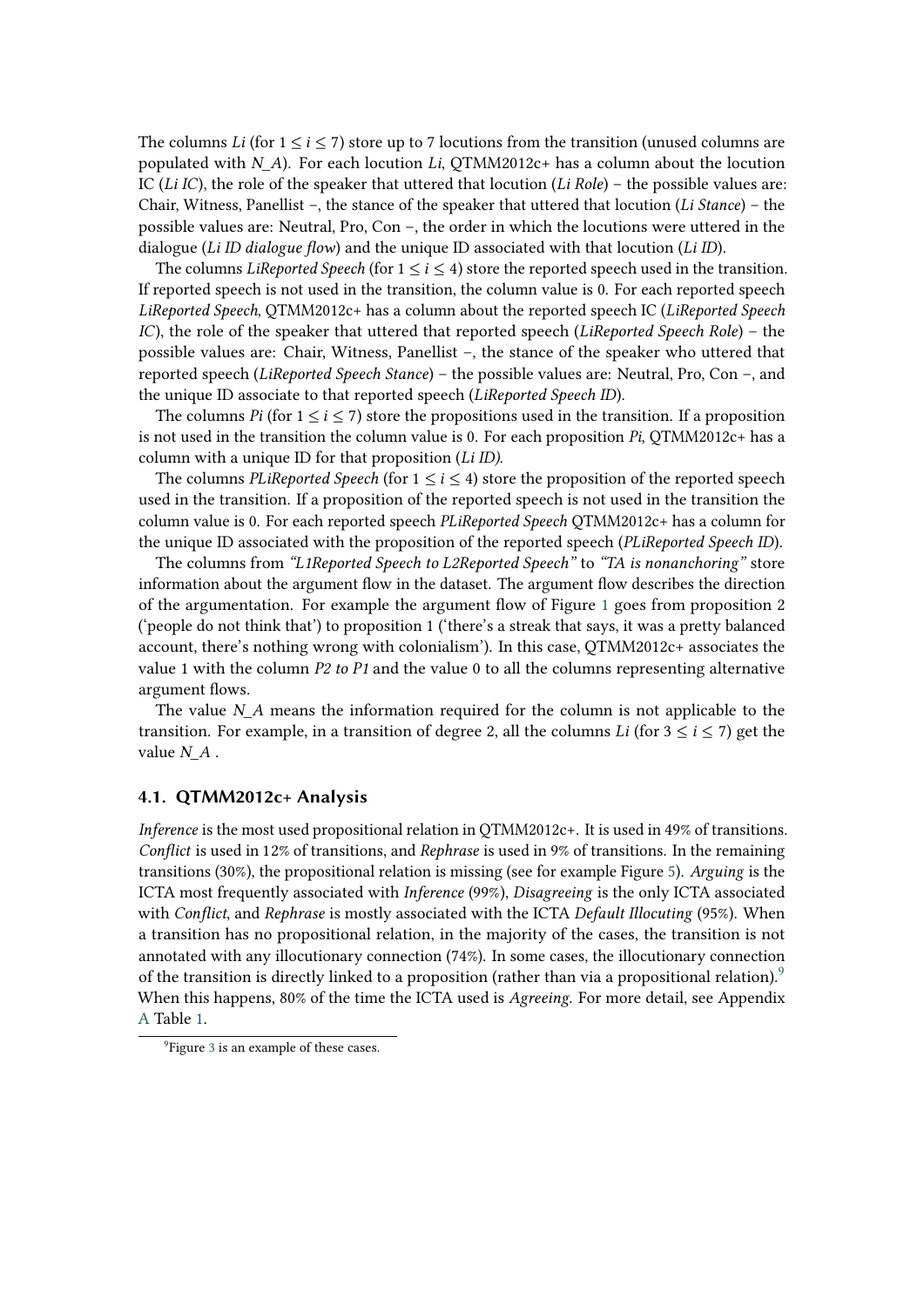In QTMM2012c+ most transitions have a low degree, i.e. 90% are degree 2 (that is, transitions that link together two locutions) and 8% are degree 3. *Conflict* is 94% of the time with degree 2 transitions, and *Rephrase* 92% of the time. Instances of *Inference*, although used mainly with transitions of degree 2, can also be found with higher degrees (17%). More detail can be found in Appendix [A](#page-12-0) Table [2.](#page-12-2)

We found that the transitions with a single same speaker are used more than those with multiple different speakers: same speaker transitions make up 71.6% of the transitions (i.e. 1250 transitions), whereas the different speaker (multi-speaker) transitions make up 28.4% (496 transitions). More detail can be found in Appendix [A](#page-12-0) Table [3.](#page-12-3)

Reported speech is used in 12% of the transitions.

Checking the number of ICTA per degree, we found that *Arguing* is the most used ICTA (49%) and it is the only one used with degrees 5, 6 and 7. Considering only the transitions that have an ICTA, the majority of ICTA are used in transitions of degree 2 (87%). More detail can be found in Appendix [A](#page-12-0) Table [4.](#page-13-1) Regarding the use of Illocutionary connections (IC) that links locution to proposition, we found that *Asserting* is the most used IC (78% of the times). The other most used IC are questions (13% consisting of: 3% *Pure Questioning*, 6% *Assertive Questioning* and 4% *Rhetorical Questioning*). For more detail, see Appendix [A](#page-12-0) Table [5.](#page-13-2)

Looking at the relation between IC and speaker roles, we found that the majority of the dialogue plays out between the *Panellists* and the *Witness*, with only a minor role for the *Chair*.

The *Chair* mainly poses questions. Indeed, the *Chair* uses IC of question type 50% of the time. The number of IC used between the *Panellists* and the *Witness* is balanced: the *Panellists* use the 47% of the annotated IC, whereas the *Witness* use the 48% of the annotated IC. Nevertheless, an interesting discrepancy between the use of IC among the *Panellists* and the *Witness* can be identified. Although both the *Panellists* and the *Witness* use mainly *Asserting* (71% for *Panellists* and 88% for *Witness*), the *Panellists* use more questions and challenging than the *Witness*. In particular, the *Panellists* use 22% question type ICs and 2% challenging type ICs, whereas the *Witness* use 3% question type ICs and 0.3% challenging type ICs. This is consistent with *Panellists* playing the role of inquisitive speakers who challenge the *Witness*. For more detail, see Appendix [A](#page-12-0) Table [6.](#page-13-3)

Finally we checked the number of IC per speakers' stance. Although the *Pro* stance uses more IC than *Con* (*Pro* 51% of the time and *Con* 44% of the time), the types of IC used between the *Pro* and *Con* is reasonably balanced (for details, see Appendix [A](#page-12-0) Table [7\)](#page-14-0).

## <span id="page-6-0"></span>**5. QTMM2012c+ use cases**

In order to show the flexibility and utility of QTMM2012c+, in this section we present two use cases. As a first example, we show how QTMM2012c+ can be used to define a set of dialogue rules and we compare our rules with those reported in [\[19\]](#page-11-7). As a second example, we show how QTMM2012c+ can be used for extracting dialogue generation templates.

#### <span id="page-6-1"></span>**5.1. Dialogue Rules Extraction**

QTMM2012c+ lends itself to extracting empirically-grounded rules for selecting the next dialogue act/proposition based on the dialogue history and propositional relation.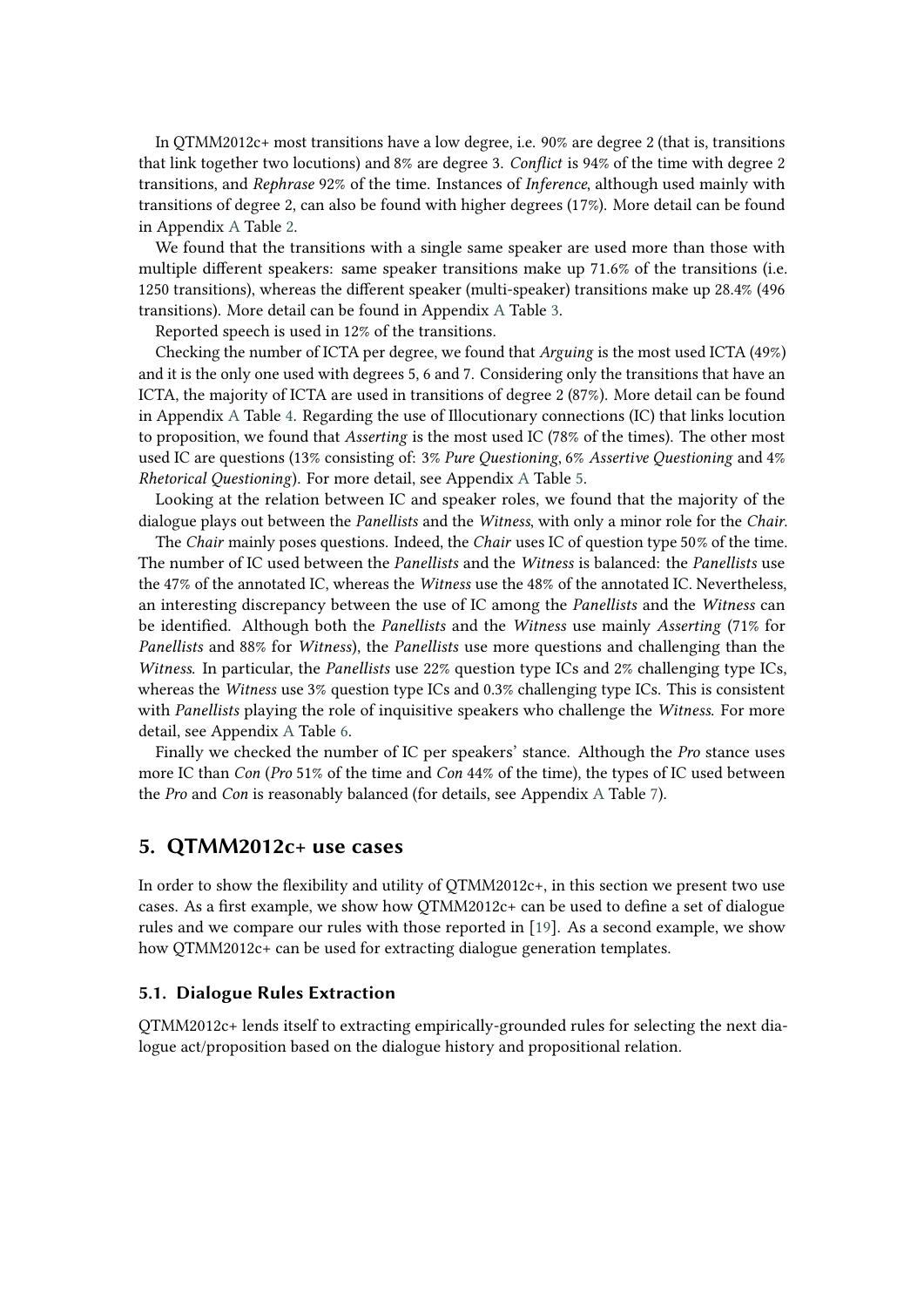A dialogue rule is essentially an abstraction which collects together transitions that share certain properties.

We can count how many transitions fit a specific rule – below, we report this rule frequency in brackets at the end of each line. (For the sake of simplicity, the examples are extracted from transitions of degree 2 with no reported speech, and  $\phi \rightarrow \psi$  stands for an (IAT) Inference from  $\phi$ to  $\psi$ .)

Let us suppose we are interested in a rule that captures what follows after pure questioning for the case of same-speaker transition. We can query QTMM2021c+ to obtain the following rule:

**Rule1:** After Pure Questioning  $\phi$ , a participant performs:

- R1.1: Rephrase, via Pure Questioning  $\psi$ , where  $(\psi \rightarrow \phi)$  (6 times);
- R1.2: Rephrase, via Asserting  $\psi$ , where  $(\psi \rightarrow \phi)$  (3 times);
- R1.3: Rephrase, via Assertive Questioning  $\psi$ , where  $(\psi \rightarrow \phi)$  (2 times);
- R1.4: Inference, via Asserting  $\psi$ , where  $(\psi \rightarrow \phi)$  (1 times);
- R1.5: Introducing another statement via Pure Questioning  $\psi$  (11 times)
- R1.6: Introducing another statement via Assertive Questioning  $\psi$  (1 times)
- R1.7: Introducing another statement via Asserting  $\psi$  (1 times)

Yaskorska-Shah [\[19\]](#page-11-7) defines a similar rule, but their rule for Pure Questioning only covers our R1.5 and R1.6. Also, as shown, from QTMM2012c+ we obtain rules together with their frequency. This is useful, for instance, when constructing a dialogue system, since it provides the raw material for choosing between dialogue rules using a statistical model.

Let us see a couple of further examples that illustrate the flexibility of QTMM2012c+. Suppose this time we are interested in a rule that involves the *Chair*, more specifically, a rule that describes the possible behaviour of a participant after the *Chair* performs a Pure Questioning.[10](#page-7-0)

**Rule2:** After the *Chair's* Pure Questioning  $\phi$ , a participant performs:

- R2.1: Agree, via Asserting Yes (2 times);
- R2.2: Disagree, via Asserting Not- $\phi$  (3 times);
- R2.3: Rephrase, via Asserting  $\psi$ , where  $(\psi \rightarrow \phi)$  (14 times);
- R2.4: Rephrase, via Pure Questioning  $\psi$ , where  $(\psi \rightarrow \phi)$  (1 times);
- R2.5: Inference, via Popular Conceding  $\psi$ , where  $(\psi \rightarrow \phi)$  (1 times);

R2.6: Introducing a second Pure Questioning (5 times).

With Rule 2, we capture the possible moves after the *Chair* performs a Pure Questioning. In this case, the rule does not specify properties of the participant who makes the response move. However, QTMM2012c+ allows for the extraction of more fine-grained rules:

Rule 3 describes a *Witness*'s behaviour after the *Chair* performs a Pure Question.

**Rule3:** After the *Chair* Pure Questioning  $\phi$ , the *Witness* performs:

<span id="page-7-0"></span><sup>&</sup>lt;sup>10</sup>For this example, this participant can be the Chair themselves, a Witness or a Panellist.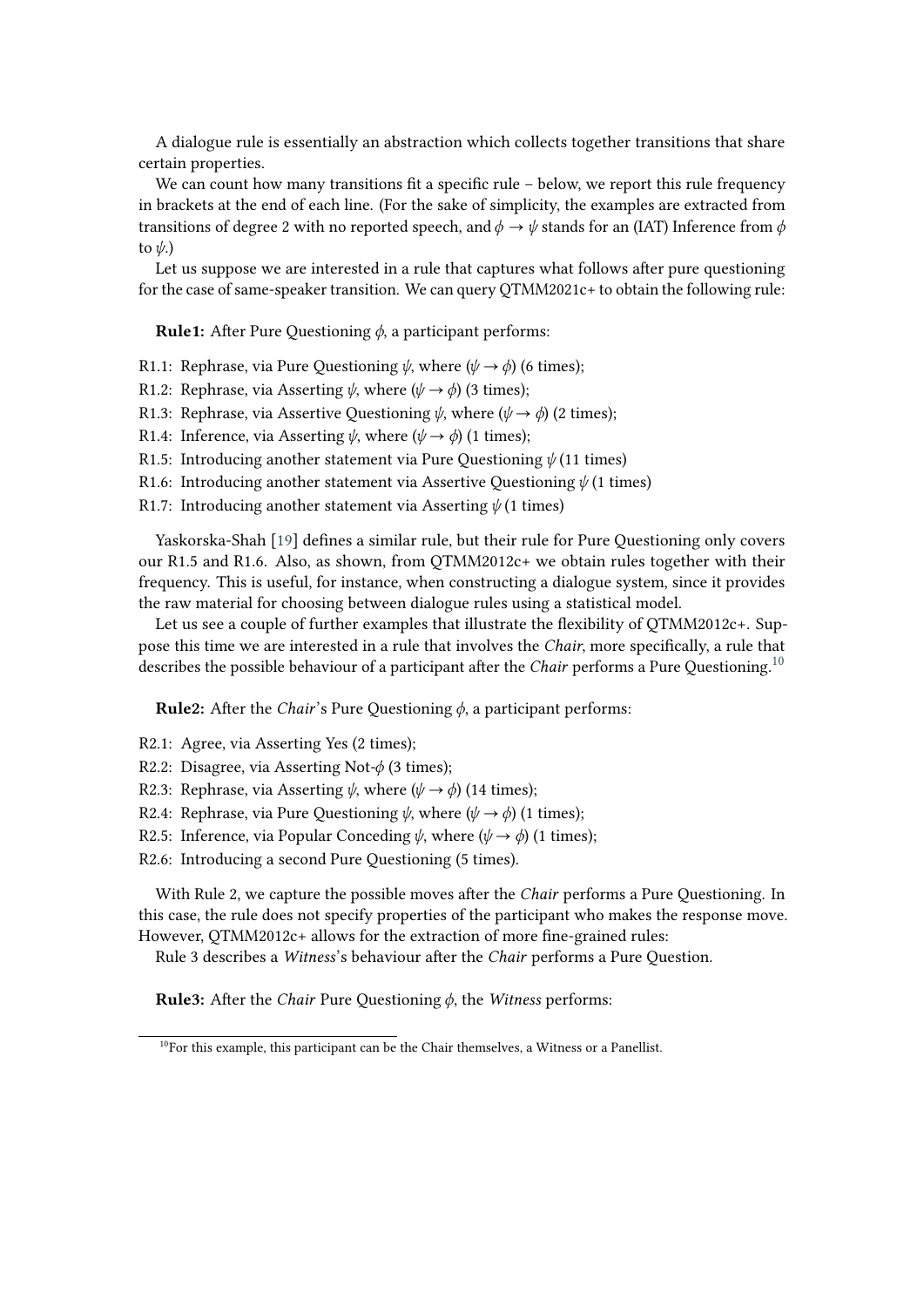- R3.1: Rephrase, via Asserting  $\psi$ , where  $(\psi \rightarrow \phi)$  (7 times);
- R3.2: Inference, via Popular Conceding  $\psi$ , where  $(\psi \rightarrow \phi)$  (1 times);
- R3.3: Agree, via Asserting Yes (2 times);
- R3.4: Disagree, via Asserting Not- $\phi$  (2 times);

These examples illustrate the flexibility of QTMM2012c+: rules can be extracted based on a combination of roles and illocutionary connection, or a combination of stance and illocutionary connection or a combination of roles, stance and illocutionary connection. But they can be also more general, and be extracted using the illocutionary connection only.

Furthermore, frequency information can be used to build statistical models, for example, a model that aims to predict the next illocutionary connection. This kind of model can be then applied in a multi-party argumentative dialogue system.

Finally, because the rules are directly grounded in the rows that make up the Queryable Table QTMM2012c+ and which represent transitions, each rule can be traced back to the transitions that gave rise to it. For example, Figure [5](#page-8-0) shows the transition instance underlying R1.6.<sup>[11](#page-8-1)</sup>

<span id="page-8-0"></span>

**Figure 5:** Example from Moral Maze Banking System, Map 5601 ([http://ova.arg-tech.org/analyse.php?](http://ova.arg-tech.org/analyse.php?url=local&plus=true&aifdb=5601&akey=bd80882d6bd1c3c342b80d96b8d55f47) [url=local&plus=true&aifdb=5601&akey=bd80882d6bd1c3c342b80d96b8d55f47](http://ova.arg-tech.org/analyse.php?url=local&plus=true&aifdb=5601&akey=bd80882d6bd1c3c342b80d96b8d55f47)).

Figure [5](#page-8-0) shows a rule which was only observed a single time in the corpus (frequency equal to 1). This does not have to be interpreted as an aberration or an illegitimate response representing a breakdown in the dialogue. The corpus consists of real debates, where some patterns may occur very infrequently (e.g. because their felicity depends on a very specific dialogue context). Far from being considered as an error, they have to be considered as a possibly legitimate move in this kind of dialogue. That said, researchers that will use rules extracted from QTMM2012c+ can decide to use only the rules with a high frequency.

<span id="page-8-1"></span><sup>11</sup>As an illustrative example we have released the code for extracting Rule 1 at [https://github.com/jacopoamidei/](https://github.com/jacopoamidei/Supplementary-material-A-Queryable-Empirically-grounded-Resource-of-Dialogue-with-Argumentation) [Supplementary-material-A-Queryable-Empirically-grounded-Resource-of-Dialogue-with-Argumentation.](https://github.com/jacopoamidei/Supplementary-material-A-Queryable-Empirically-grounded-Resource-of-Dialogue-with-Argumentation) This code also prints the transition instances from which the rule arose.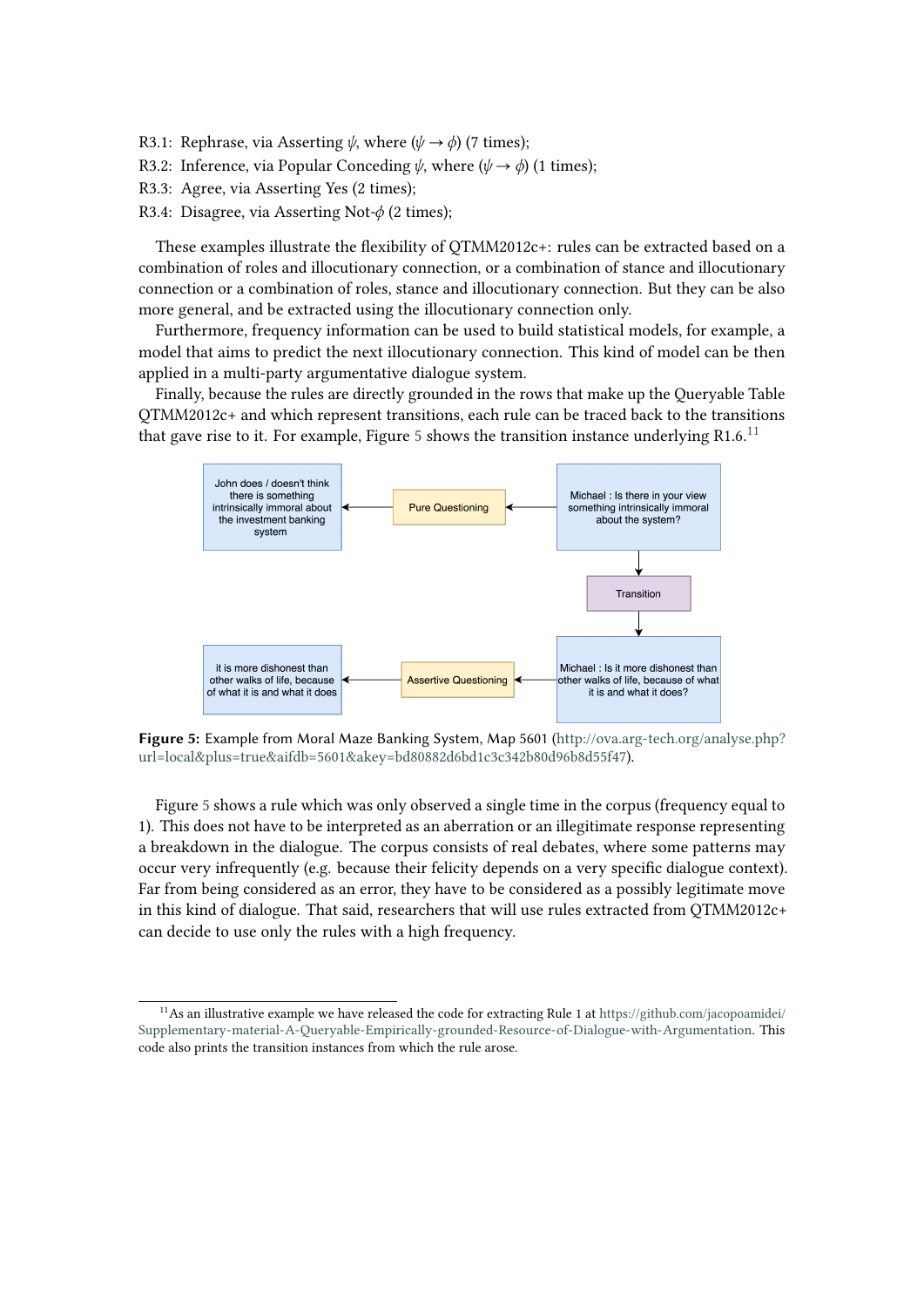#### **5.2. Templates at sentence level**

QTMM2012c+ can also be also used to extract generation templates at a sentence level [\[25\]](#page-11-13).

As an example, suppose we are interested in defining templates for the *Chair* when (s)he performs a Pure Questioning. By querying QTMM2012c+, it is possible to extract all the locutions that where uttered by the *Chair* for which the Illocutionary connection is Pure Questioning.

In the dataset there are 28 locutions that satisfy this query. These locutions can be used to create generation templates. For example, among these locutions we can find the following:

- MB : What do you think?
- MB : Do you think we have got a lot to apologise for?
- Michael : do you think Cameron has a point?
- Michael : Or do you think it's all just demonising the poor?

All these examples have something in common, they query someone by using the formula: "(What) do you think".<sup>[12](#page-9-0)</sup> Based on this observation we can define three templates: I) What do you think?, II) Do you think *[statement]* ? and, III) Do you think *[participant name]* has a point? These templates can be used in a multi-party argumentative dialogue system when the speaker in the turn is the *Chair* and the illocutionary connection to be used is Pure Questioning.

As the example shows, QTMM2012c+ can be used to isolate a set of locutions/propositions we are interested in (for example, locutions uttered by the *Chair* that are Pure Questioning). Once this set of naturally-occurring utterances from the multi-party argumentative dialogue is isolated, several strategies can be used to extract templates. For example, if the set of utterances is small, the template can be manually extracted. If the set of utterances is large, more complex models, for example statistical models, can be used.

## **6. Conclusion**

In this paper we introduced QTMM2012c+, a queryable resource of annotated real-life debates which captures the links between propositional relations and dialogue act types, speaker roles and speaker stance. We present corpus analyses using the proposed resource and two use cases for the queryable resource. In particular, we suggest a way to use QTMM2012c+ to: i) define rules for multi-party argumentative dialogue and, ii) extract generation templates at a sentence level. The use cases are not fully developed here (this is ongoing work) and primarily aimed at providing two concrete instances of how the corpus can be used in the wider context of AI and argumentation research.

We are sharing  $OTMM2012c+$  with the research community in the hope that its flexibility will allow others to explore natural argumentation in dialogue along the examples illustrated in this paper and beyond.

## **Acknowledgments**

This work was supported by the UK Engineering and Physical Sciences Research Council (EPSRC) grant EP/T024666/1 'Opening Up Minds: Engaging Dialogue Generated from Argument Maps'.

<span id="page-9-0"></span><sup>&</sup>lt;sup>12</sup>Both MB and Michael refer to Michael Buerk who is Chair of all Moral Maze episodes in the MM2012c dataset.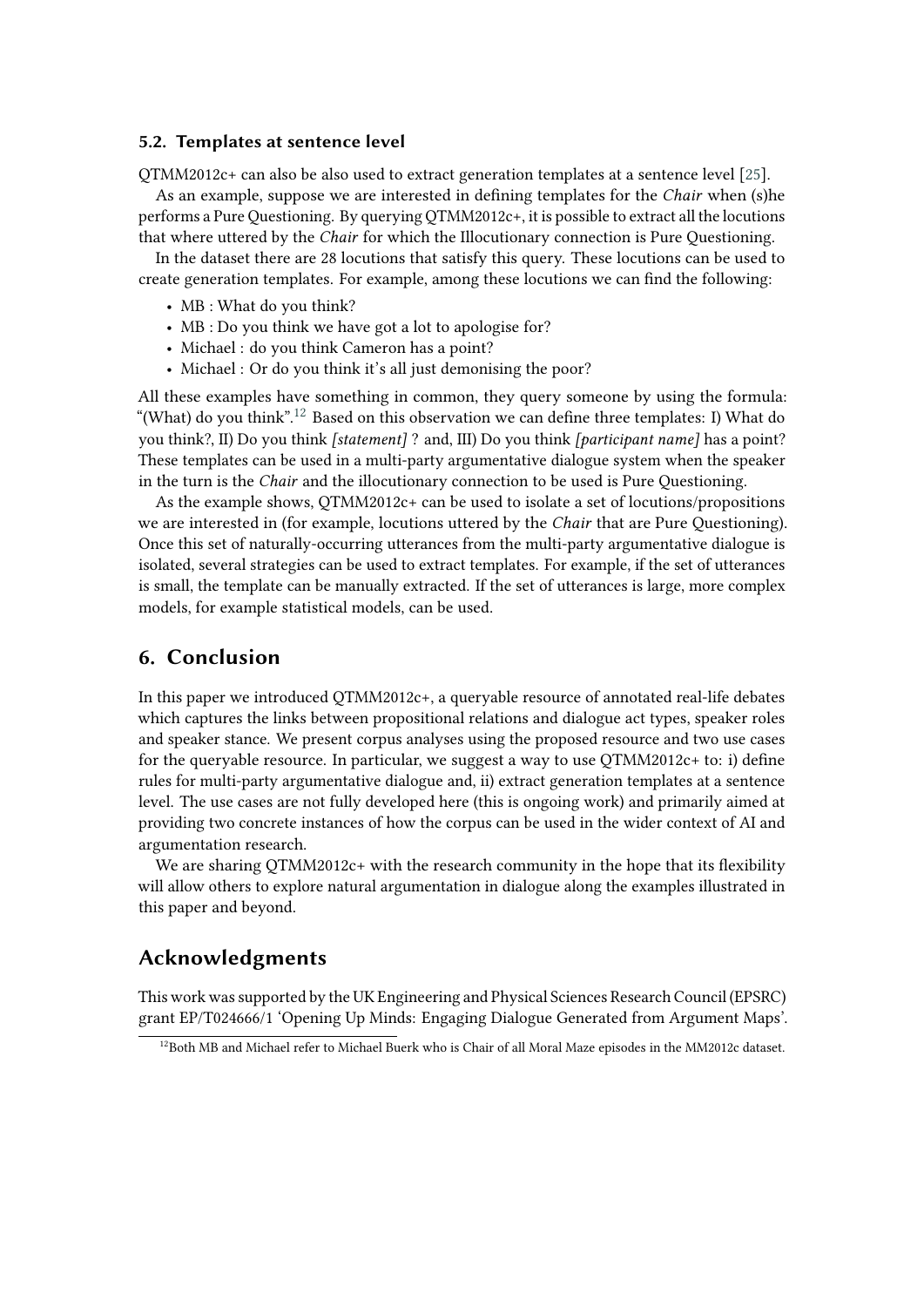We would like to acknowledge discussions with and feedback from our project partners at Cambridge (Andreas Vlachos and Youmna Farag) and Sheffield (Tom Stafford and Lotty Brand) that informed the work reported in this paper.

## **References**

- [1] P. Budzianowski, T.-H. Wen, B.-H. Tseng, I. Casanueva, S. Ultes, O. Ramadan, M. Gašić, MultiWOZ - a large-scale multi-domain Wizard-of-Oz dataset for task-oriented dialogue modelling, in: Proceedings of the 2018 Conference on Empirical Methods in Natural Language Processing, Brussels, Belgium, 2018, pp. 5016–5026. URL: [https://www.aclweb.](https://www.aclweb.org/anthology/D18-1547) [org/anthology/D18-1547.](https://www.aclweb.org/anthology/D18-1547) doi:10.18653/v1/D18-1547.
- [2] A. Köhn, J. Wichlacz, C. Schäfer, A. Torralba, J. Hoffmann, A. Koller, Mc-saar-instruct: a platform for minecraft instruction giving agents, in: Proceedings of the 21th Annual Meeting of the Special Interest Group on Discourse and Dialogue, Association for Computational Linguistics, 1st virtual meeting, 2020, pp. 53–56. URL: [https://www.aclweb.org/](https://www.aclweb.org/anthology/2020.sigdial-1.7) [anthology/2020.sigdial-1.7.](https://www.aclweb.org/anthology/2020.sigdial-1.7)
- [3] C. Zhu, Boosting naturalness of language in task-oriented dialogues via adversarial training, in: Proceedings of the 21th Annual Meeting of the Special Interest Group on Discourse and Dialogue, Association for Computational Linguistics, 1st virtual meeting, 2020, pp. 265–271. URL: [https://www.aclweb.org/anthology/2020.sigdial-1.33.](https://www.aclweb.org/anthology/2020.sigdial-1.33)
- [4] B. Fazzinga, A. Galassi, P. Torroni, An argumentative dialogue system for covid-19 vaccine information, in: International Conference on Logic and Argumentation, Springer, 2021, pp. 477–485.
- [5] E. Dinan, S. Roller, K. Shuster, A. Fan, M. Auli, J. Weston, Wizard of wikipedia: Knowledgepowered conversational agents, in: 7th International Conference on Learning Representations, ICLR 2019, New Orleans, LA, USA, May 6-9, 2019, OpenReview.net, 2019. URL: [https://openreview.net/forum?id=r1l73iRqKm.](https://openreview.net/forum?id=r1l73iRqKm)
- [6] S. Roller, Y.-L. Boureau, J. Weston, A. Bordes, E. Dinan, A. Fan, D. Gunning, D. Ju, M. Li, S. Poff, P. Ringshia, K. Shuster, E. M. Smith, A. Szlam, J. Urbanek, M. Williamson, Opendomain conversational agents: Current progress, open problems, and future directions, 2020. arxiv: 2006. 12442.
- [7] A. Cervone, G. Riccardi, Is this dialogue coherent? learning from dialogue acts and entities, in: Proceedings of the 21th Annual Meeting of the Special Interest Group on Discourse and Dialogue, Association for Computational Linguistics, 1st virtual meeting, 2020, pp. 162–174. URL: [https://www.aclweb.org/anthology/2020.sigdial-1.21.](https://www.aclweb.org/anthology/2020.sigdial-1.21)
- [8] W. Sieińska, C. Dondrup, N. Gunson, O. Lemon, Conversational agents for intelligent buildings, in: Proceedings of the 21th Annual Meeting of the Special Interest Group on Discourse and Dialogue, Association for Computational Linguistics, 1st virtual meeting, 2020, pp. 45–48. URL: [https://www.aclweb.org/anthology/2020.sigdial-1.5.](https://www.aclweb.org/anthology/2020.sigdial-1.5)
- [9] K. Sun, S. Moon, P. Crook, S. Roller, B. Silvert, B. Liu, Z. Wang, H. Liu, E. Cho, C. Cardie, Adding chit-chats to enhance task-oriented dialogues, 2020. arXiv:2010.12757.
- [10] C. L. Hamblin, Fallacies, Reprint, Vale Press, 1986, 1970.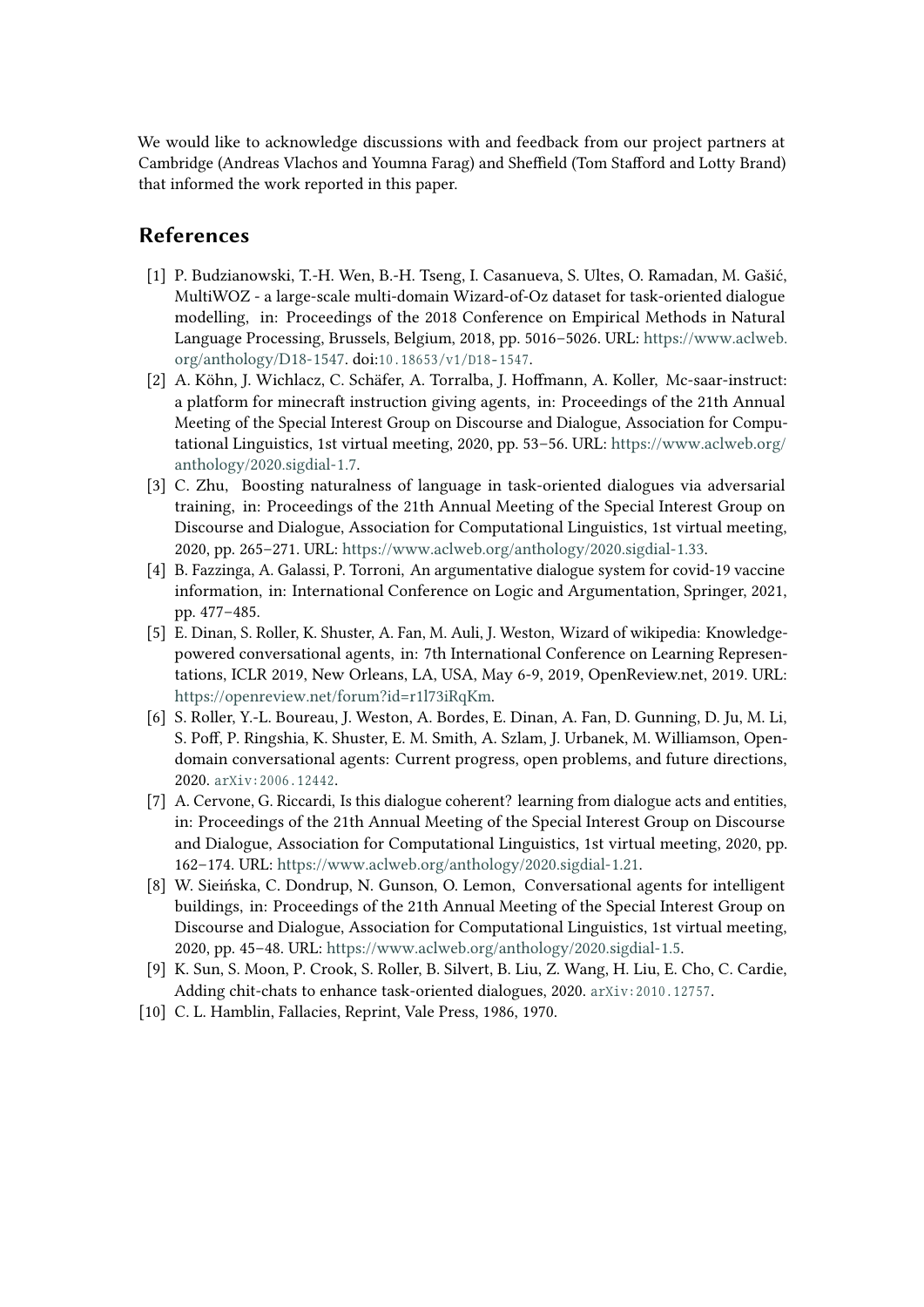- [11] A. Hunter, Towards a framework for computational persuasion with applications in behaviour change, Argument & Computation 9 (2018) 15–40.
- <span id="page-11-0"></span>[12] J. Lawrence, C. Reed, AIFdb corpora., in: Proceedings of the Computational Models of Argument (COMMA) Conference, 2014, pp. 465–466.
- <span id="page-11-1"></span>[13] J. Lawrence, M. Janier, C. Reed, Working with open argument corpora, in: European Conference on Argumentation (ECA), 2015.
- <span id="page-11-2"></span>[14] M. Janier, Dialogical dynamics and argumentative structures in dispute mediation discourse, Ph.D. thesis, University of Dundee, 2017.
- <span id="page-11-3"></span>[15] K. Budzynska, M. Janier, J. Kang, C. Reed, P. Saint-Dizier, M. Stede, O. Yaskorska, Towards argument mining from dialogue., in: Proceedings of the Computational Models of Argument (COMMA) Conference, 2014, pp. 185–196.
- <span id="page-11-4"></span>[16] K. Budzynska, M. Janier, J. Kang, B. Konat, C. Reed, P. Saint-Dizier, M. Stede, O. Yaskorska, Automatically identifying transitions between locutions in dialogue, in: Proceedings of 1st European Conference on Argumentation (ECA 2015), 2015.
- <span id="page-11-5"></span>[17] K. Budzynska, M. Janier, C. Reed, P. Saint-Dizier, M. Stede, O. Yaskorska, A model for processing illocutionary structures and argumentation in debates, in: LREC 2014: Ninth International Conference on Language Resources and Evaluation, European Language Resources Association, 2014, pp. 917–924.
- <span id="page-11-6"></span>[18] K. Budzynska, M. Janier, C. Reed, P. Saint-Dizier, Theoretical foundations for illocutionary structure parsing 1, Argument & Computation 7 (2016) 91–108.
- <span id="page-11-7"></span>[19] O. Yaskorska-Shah, Managing the complexity of dialogues in context: A data-driven discovery method for dialectical reply structures, Argumentation (2021) 1–30.
- <span id="page-11-8"></span>[20] S. Stoyanchev, P. Piwek, Harvesting re-usable high-level rules for expository dialogue generation, in: Proceedings of the 6th International Natural Language Generation Conference, Association for Computational Linguistics, Trim, Co. Meath, Ireland, 2010. URL: [https://www.aclweb.org/anthology/W10-4215.](https://www.aclweb.org/anthology/W10-4215)
- <span id="page-11-9"></span>[21] C. Reed, K. Budzynska, How dialogues create arguments, in: Proceedings of the 7th conference on argumentation of the International Society for the Study of Argumentation, 2011, pp. 1633–1645.
- <span id="page-11-10"></span>[22] J. R. Searle, Speech acts: An essay in the philosophy of language, Cambridge University Press, 1969.
- <span id="page-11-11"></span>[23] S. Wells, Moral maze transcripts. figshare. dataset., 2013. URL: [https://doi.org/10.6084/m9.](https://doi.org/10.6084/m9.figshare.741242.v1) [figshare.741242.v1.](https://doi.org/10.6084/m9.figshare.741242.v1)
- <span id="page-11-12"></span>[24] W. C. Mann, S. A. Thompson, Rhetorical structure theory: Toward a functional theory of text organization, Text - Interdisciplinary Journal for the Study of Discourse 8 (1988) 243–281. URL: [https://doi.org/10.1515/text.1.1988.8.3.243.](https://doi.org/10.1515/text.1.1988.8.3.243)
- <span id="page-11-13"></span>[25] K. v. Deemter, M. Theune, E. Krahmer, Real versus template-based natural language generation: A false opposition?, Computational linguistics 31 (2005) 15–24.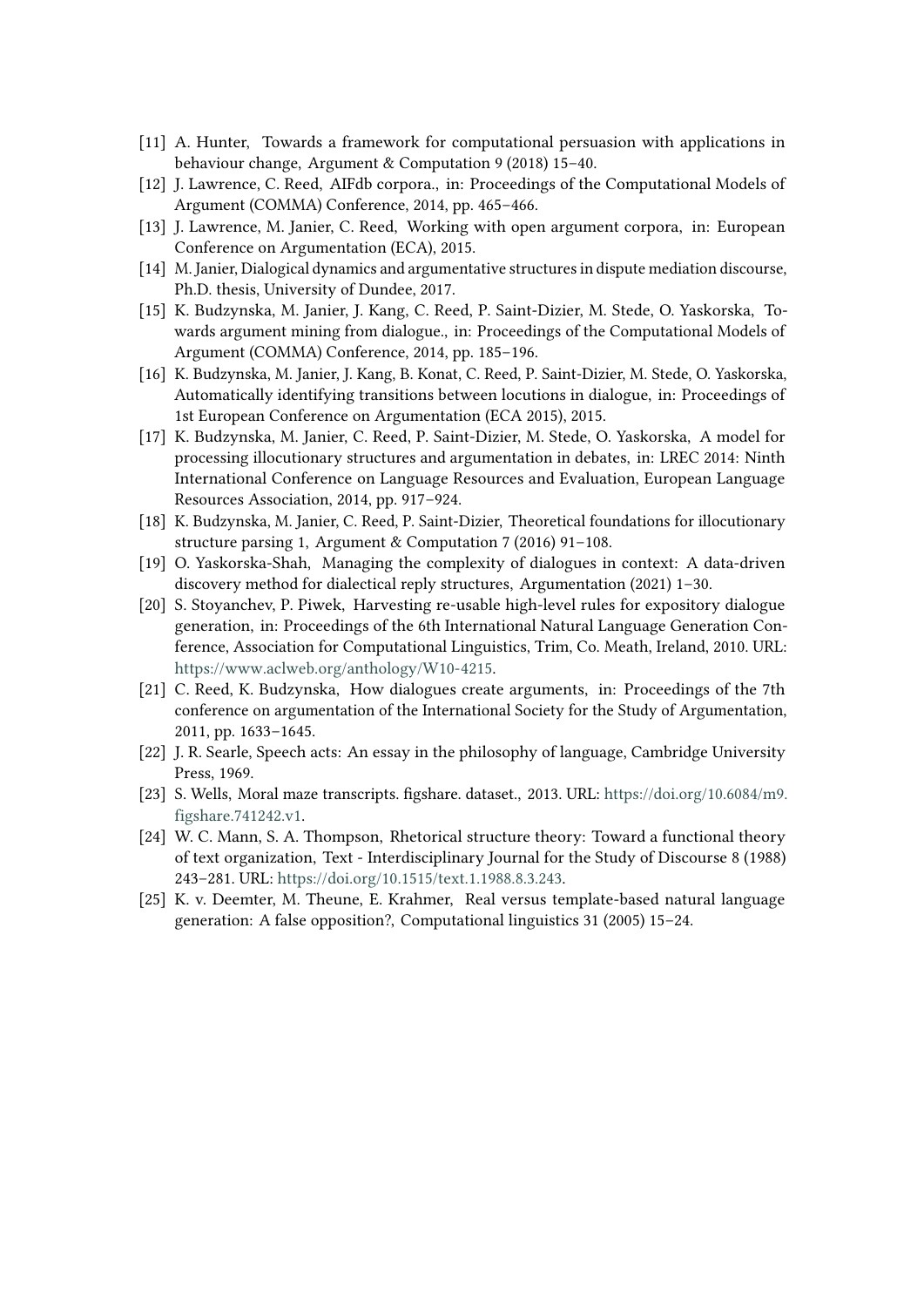# <span id="page-12-1"></span><span id="page-12-0"></span>**A. QTMM2012c+ detailed statistics**

| <b>ICTA</b>                   | Inference | Conflict | Rephrase | <b>NA</b> | Total |
|-------------------------------|-----------|----------|----------|-----------|-------|
| <b>Disagreeing</b>            |           | 215      |          | 3         | 218   |
| Agreeing                      |           |          |          | 107       | 109   |
| <b>Restating</b>              |           |          |          | 4         |       |
| Arguing                       | 851       |          |          | 0         | 851   |
| <b>Asserting</b>              | 10        |          |          |           |       |
| <b>Default Illocuting</b>     |           |          | 153      |           | 154   |
| <b>Pure Questioning</b>       |           |          |          |           |       |
| <b>Assertive Questioning</b>  |           |          |          |           |       |
| <b>Pure Challenging</b>       |           |          |          |           |       |
| <b>Rhetorical Challenging</b> |           |          |          |           |       |
| TA is non-anchoring           |           |          |          | 374       | 374   |
| Total                         | 862       | 215      | 161      | 508       |       |

#### **Table 1**

<span id="page-12-2"></span>Number of illutionary connections associated with the transitions (ICTA) per propositional relation. *NA* means that the propositional relation is missing from a transition. *TA is non-anchoring* means that the transition is not annotated with any illocutionary connection.

| TA degree | Inference | Conflict | Rephrase | <b>NA</b> | <b>Total</b> |
|-----------|-----------|----------|----------|-----------|--------------|
|           | 718       | 203      | 148      | 502       | 1571         |
|           | 116       | 10       | 12       |           | 142          |
|           | 18        |          |          |           | 24           |
| 5         | 5         |          |          |           | 5            |
| 6         |           |          |          |           | 3            |
|           |           |          |          |           |              |

#### **Table 2**

<span id="page-12-3"></span>Number of propositional relations per degree.

| TA degree    | Same Speaker | <b>Different Speaker</b> |
|--------------|--------------|--------------------------|
|              | 1099         | 472                      |
| 3            | 125          | 17                       |
|              | 18           |                          |
| 5            |              |                          |
|              |              |                          |
|              |              |                          |
| <b>Total</b> | 1250         | 496                      |

**Table 3**

Same/Different speakers per transition (TA) degree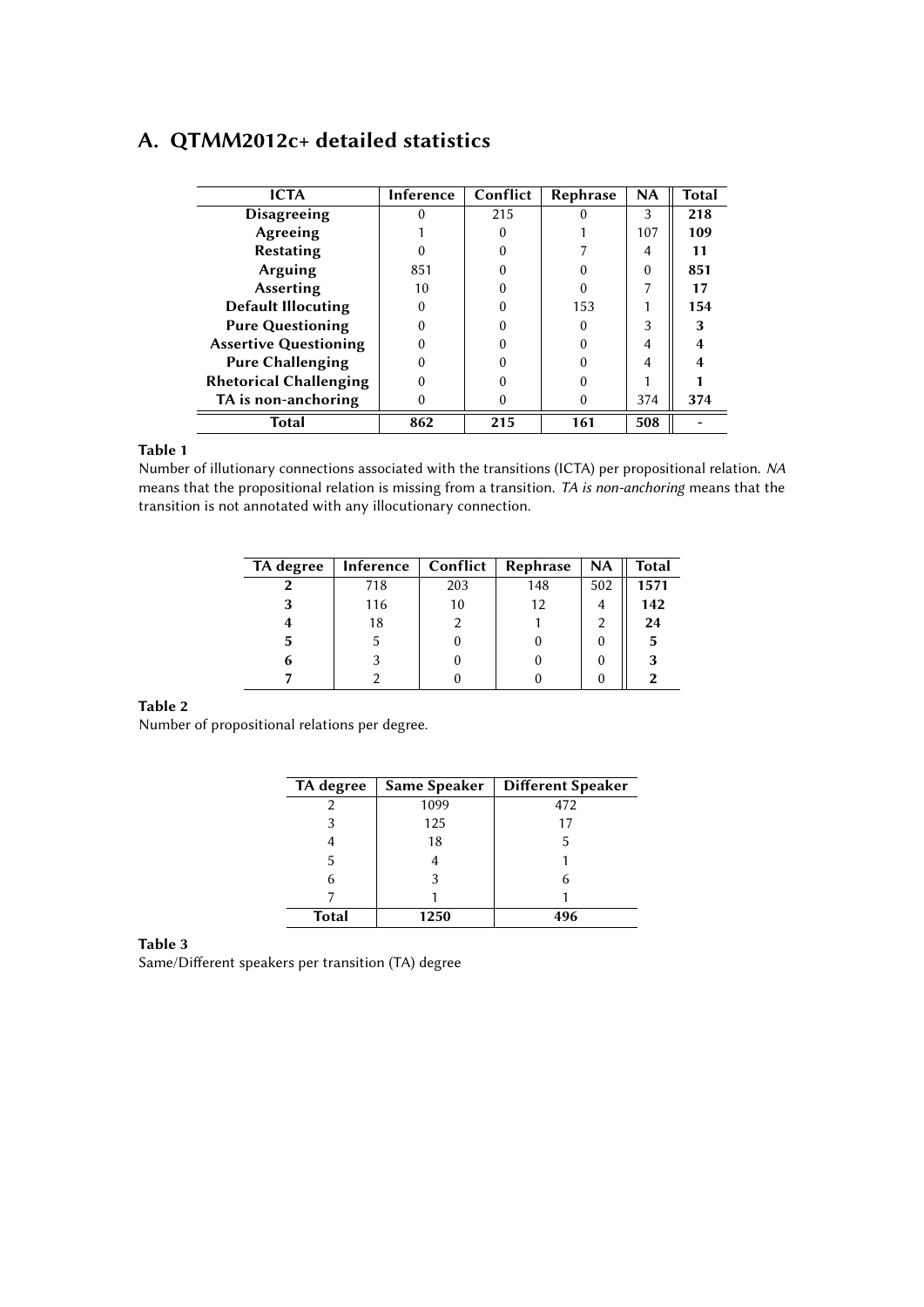<span id="page-13-1"></span>

| <b>ICTA</b>                   | $\mathbf{2}$ | 3        | 4  | 5        | 6        | 7              | <b>Total</b> |
|-------------------------------|--------------|----------|----|----------|----------|----------------|--------------|
| <b>Disagreeing</b>            | 206          | 10       | 2  | $\Omega$ | $\Omega$ | $\Omega$       | 218          |
| Agreeing                      | 108          | $\Omega$ | 1  | 0        | $\Omega$ | $\Omega$       | 109          |
| <b>Restating</b>              | 11           | $\Omega$ | 0  | 0        | $\Omega$ | $\Omega$       | 11           |
| Arguing                       | 708          | 115      | 18 | 5        | 3        | $\mathfrak{D}$ | 851          |
| <b>Asserting</b>              | 16           |          | 0  | 0        | $\Omega$ | $\Omega$       | 17           |
| <b>Default Illocuting</b>     | 141          | 12       | 1  | 0        | $\Omega$ | $\Omega$       | 154          |
| <b>Pure Questioning</b>       | 3            | 0        | 0  | $\Omega$ | $\Omega$ | $\Omega$       | 3            |
| <b>Assertive Questioning</b>  | 4            | $\Omega$ | 0  | $\Omega$ | $\Omega$ | $\Omega$       | 4            |
| <b>Pure Challenging</b>       | 4            | $\Omega$ | 0  | 0        | $\Omega$ | $\Omega$       | 4            |
| <b>Rhetorical Challenging</b> |              | $\Omega$ | 0  | 0        | $\Omega$ | $\Omega$       |              |
| TA is non-anchoring           | 369          | 4        | 1  | 0        | 0        | $\Omega$       | 374          |

### **Table 4**

<span id="page-13-2"></span>Number of ICTA per Degree.

| ıс                            | <b>Number</b> | IС                            | <b>Number</b> |
|-------------------------------|---------------|-------------------------------|---------------|
| <b>Asserting</b>              | 1799          | <b>Popular Conceding</b>      | 29            |
| <b>Assertive Questioning</b>  | 136           | <b>Rhetorical Challenging</b> | 14            |
| <b>Rhetorical Questioning</b> | 92            | <b>Pure Challenging</b>       |               |
| <b>Pure Questioning</b>       | 91            | <b>Assertive Challenging</b>  |               |
| Yes                           | 68            | <b>Ironic Asserting</b>       |               |
| N٥                            | 39            |                               |               |

#### **Table 5**

<span id="page-13-3"></span>Number of illuctionary connection (IC).

| IC                            | Chair          | <b>Panellist</b> | Witness |
|-------------------------------|----------------|------------------|---------|
| <b>Asserting</b>              | 39             | 755              | 960     |
| Yes                           | 0              | 24               | 44      |
| No                            | $\Omega$       | 13               | 26      |
| <b>Pure Questioning</b>       | 28             | 58               | 2       |
| <b>Assertive Questioning</b>  | 14             | 116              | 6       |
| <b>Rhetorical Questioning</b> | 5              | 55               | 31      |
| <b>Pure Challenging</b>       | $\mathfrak{p}$ |                  |         |
| <b>Assertive Challenging</b>  |                |                  |         |
| <b>Rhetorical Challenging</b> |                | 11               | 3       |
| <b>Popular Conceding</b>      |                | 14               | 15      |
| <b>Ironic Asserting</b>       |                | 2                | 0       |
| <b>Total</b>                  | 89             | 1062             | 1087    |

#### **Table 6**

Number of IC per speakers' roles.

# <span id="page-13-0"></span>**B. QTMM2012c+ columns name**

'ID', 'ID map', 'Dataset', 'Reported Speech', 'Speakers', 'Degree', 'ICTA', 'PropRel', 'L1', 'L1 IC', 'L1 Role', 'L1 Stance', 'L1 ID dialogue flow', 'L1 ID', 'L1Reported Speech', 'L1Reported Speech IC', 'L1Reported Speech Role', 'L1Reported Speech Stance', 'L1Reported Speech ID', 'L2', 'L2 IC',